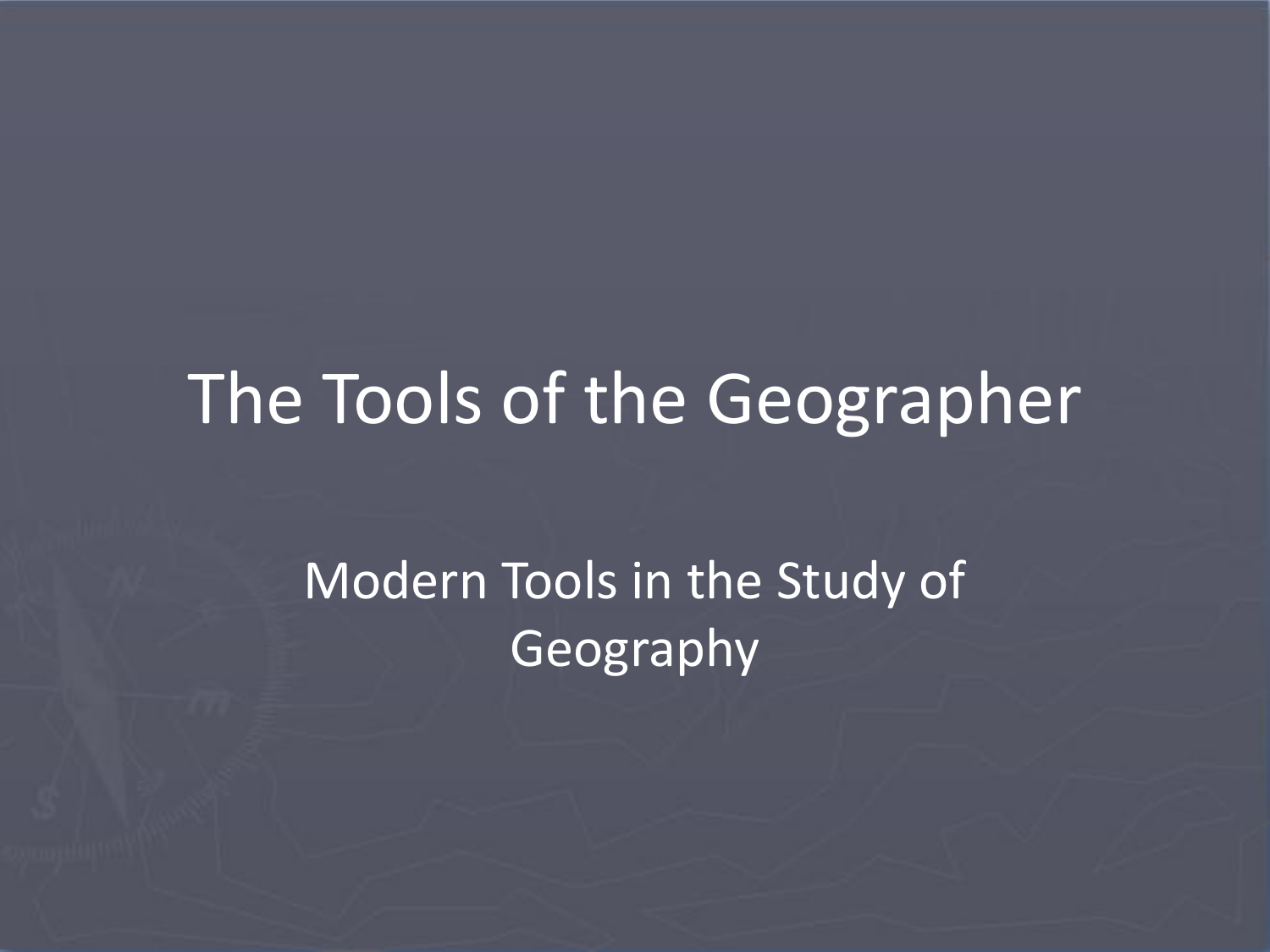# **Models**

- Models are theories established by different geographers developed by geographers based on observations
	- Do not always work in all situations
	- Can be used to compare different areas

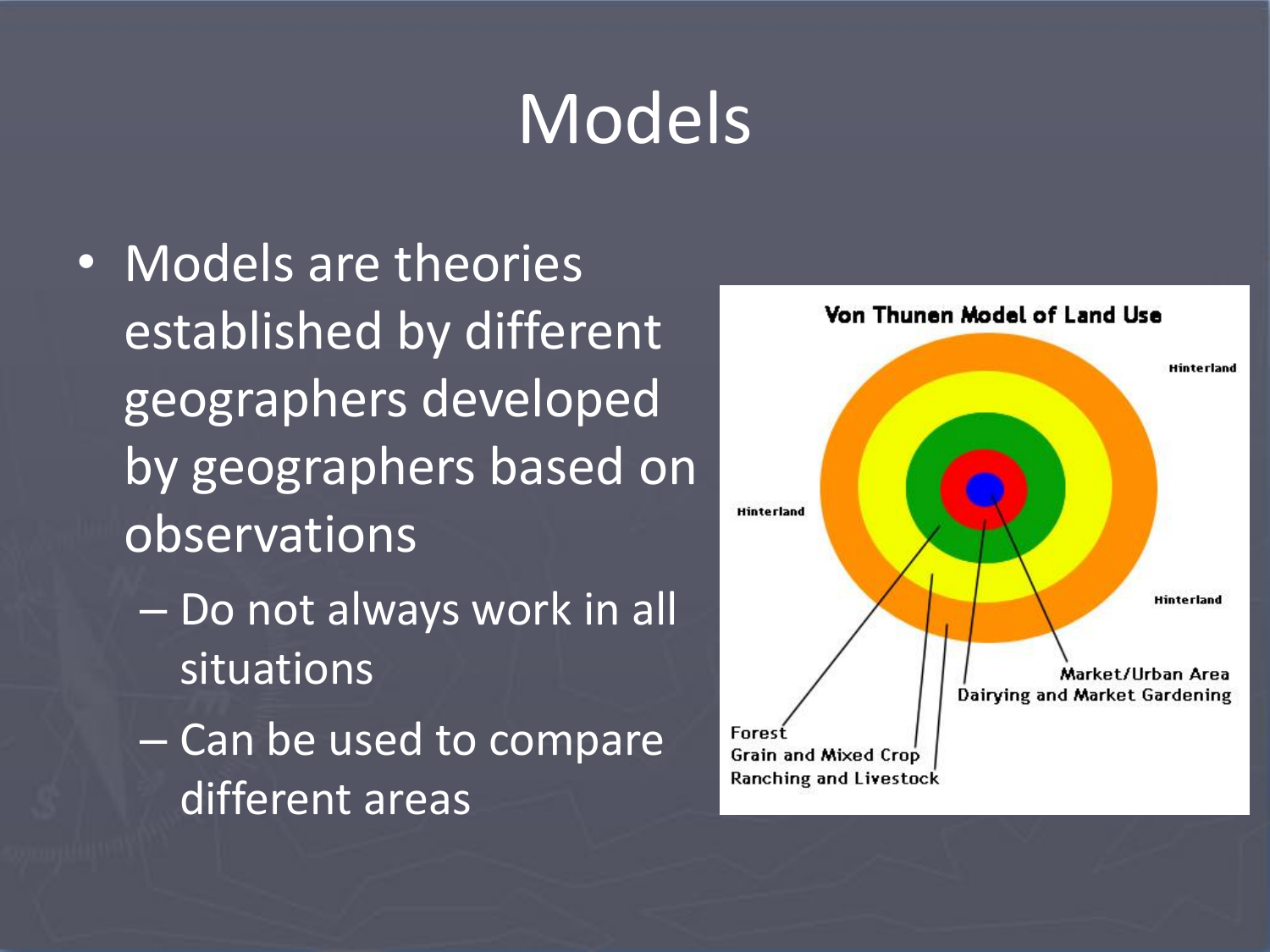### Patterns

- Geographers use different maps and models to look for **patterns**
	- Series of similarities or differences

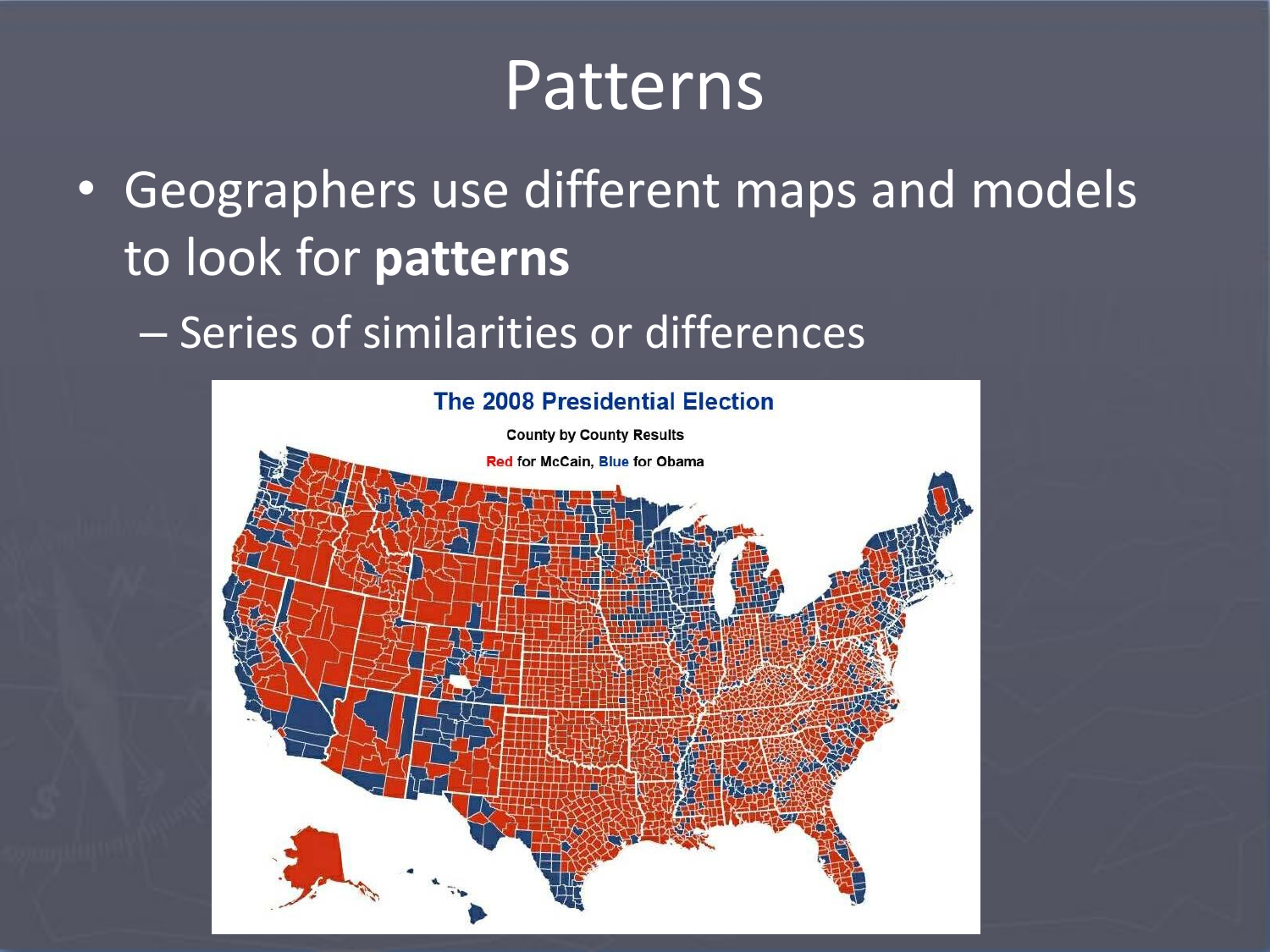# Cartography

- Cartography is The science of map-making
- Two reasons to use maps:
	- As a location reference guide
		- To find location of different places and objects
	- As a communications tool
		- To display and explain information

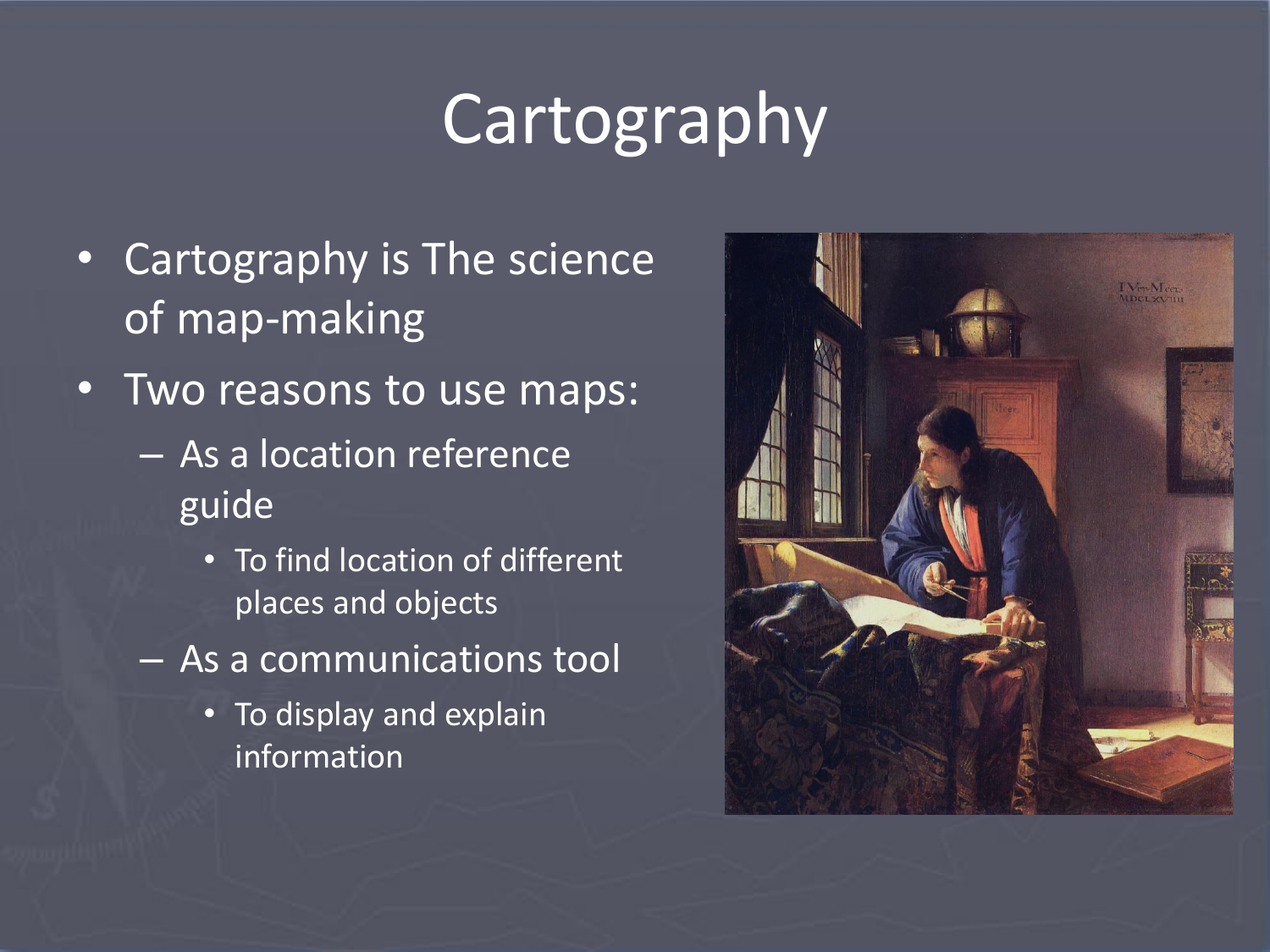## Principles of Cartography



- Scale Different levels of looking at the Earth
	- Ex. City, County, Region, Planet
- Projection Different methods of displaying the spherical earth on flat maps
- Distortion Changes in the size and shape of different land masses based on the projection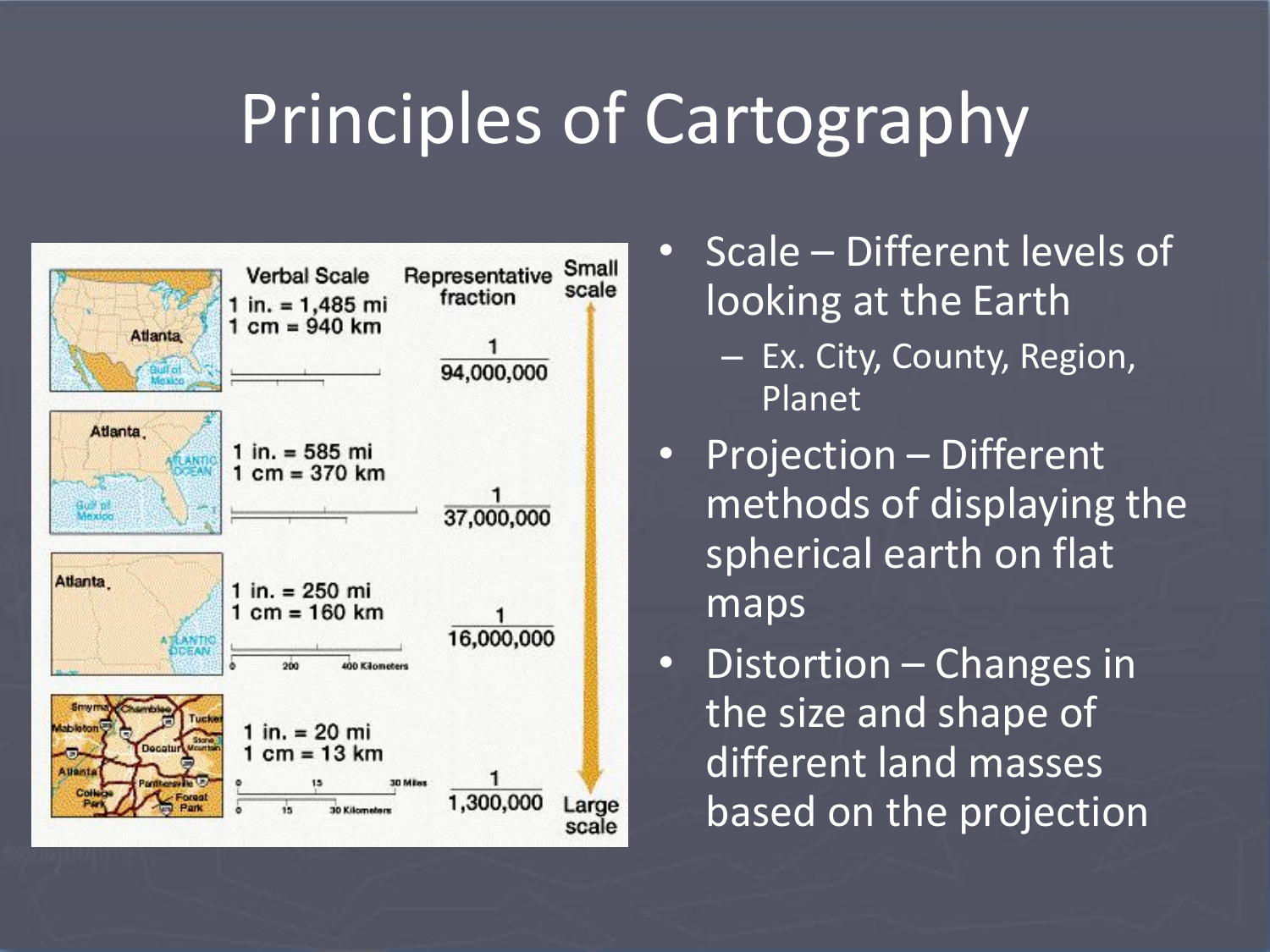## Types of Map Projections

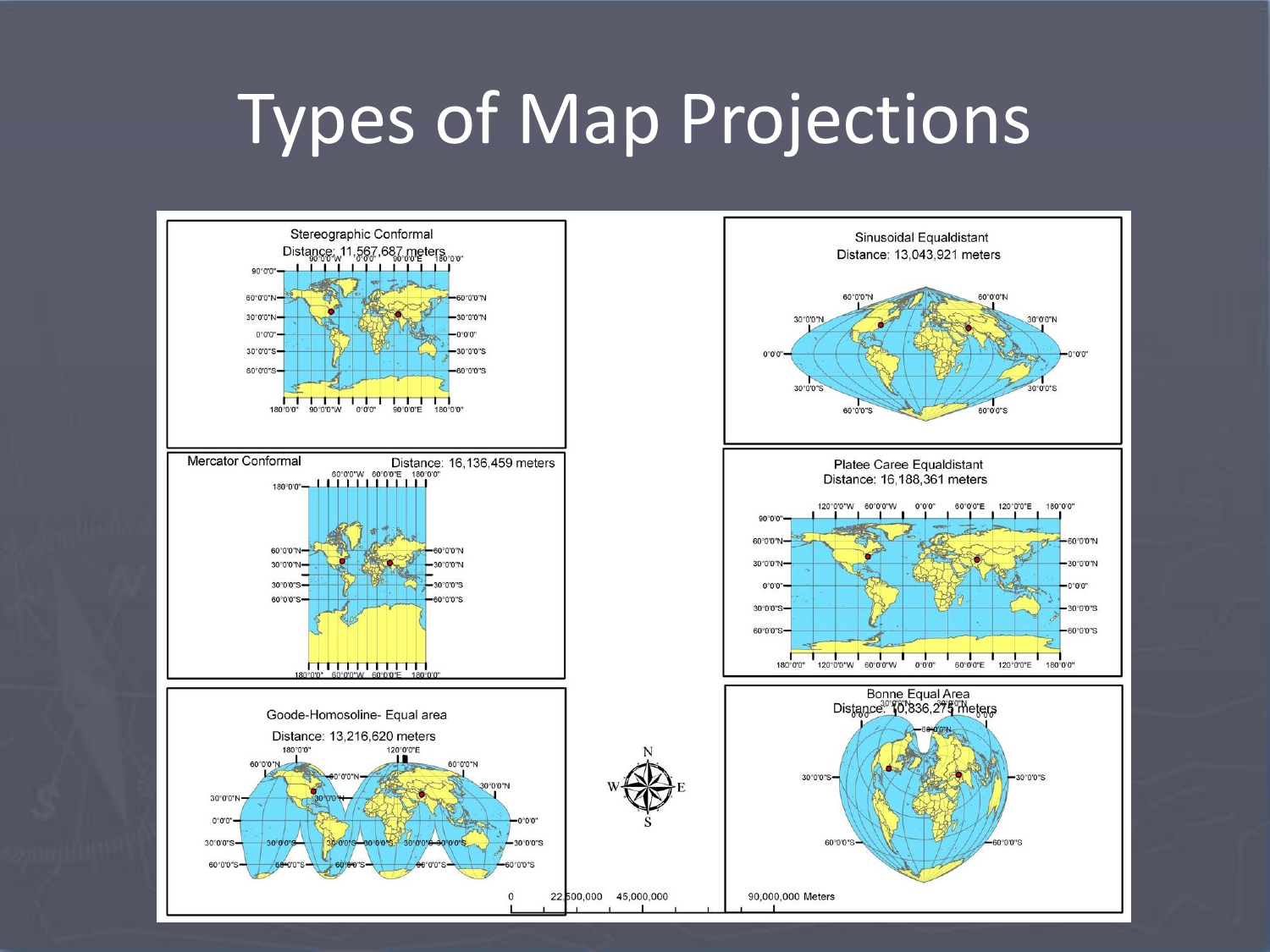#### Distortion Example



- Greenland's Area: 836,300 sq mi
- South America's Area: 6,888,000 sq mi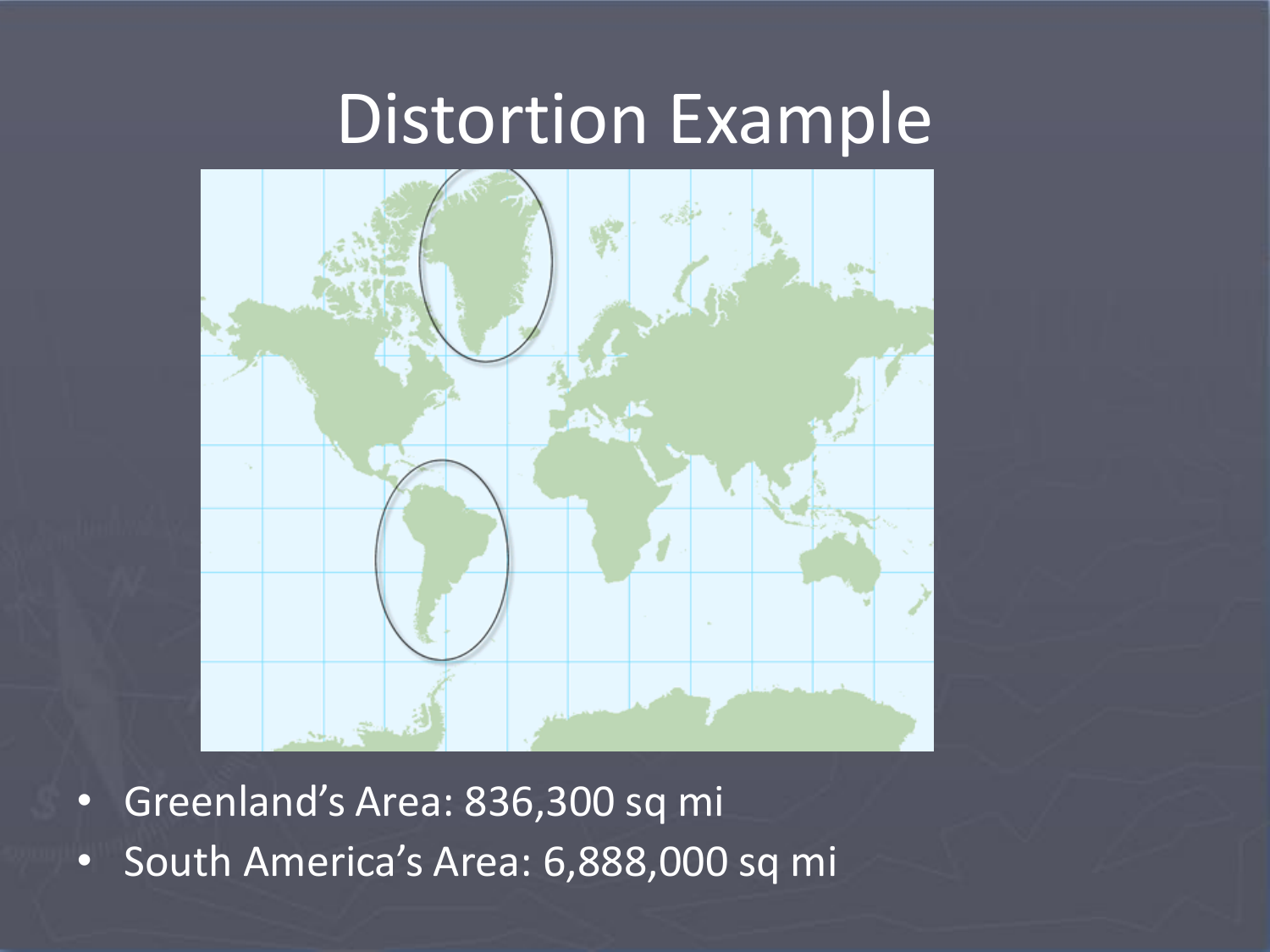# Modern Geographic Technologies

- GPS Global Positioning System
	- Uses system of satellites to track specific Latitude and Longitude Coordinates



- GIS Geographic Information Systems
	- Computer software used to capture, store, analyze, and display data